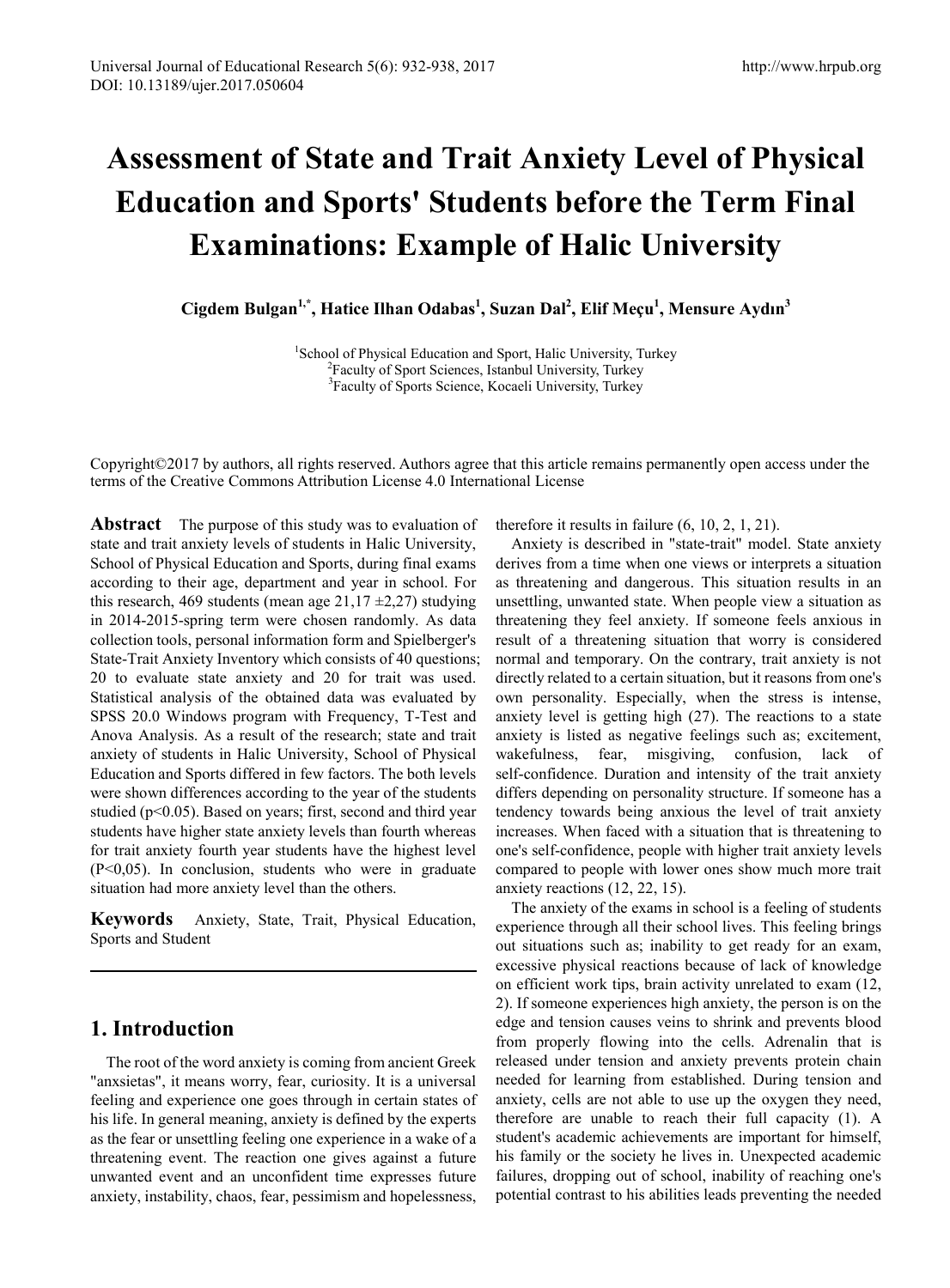amount and quality of labor force from joining to the society. While teacher candidates are preparing for 'Public Staff Selection Exam' (KPSS), they go through more anxiety than their first year when they reach their last year (17, 5, 14). KPSS is an exam that was first introduced as civil service examination in 1999 and it is set to recruit public staff such as teacher, officer, police, soldier, doctor, engineer etc. As in most public establishment, when the ministry of education assigns the teachers they take this exam as standard (8).

Meanwhile, teacher candidates are trying to finish up" their majors, they also are desperately, anxiously and intensively getting ready to KPSS. This situation puts a very negative pressure on teacher candidates. Especially, teacher candidates who graduated or just about to be graduated have higher level of anxiety. Because KPSS is the final step for candidates to be recruited for the job they have been trained for. Therefore, candidates are under a lot of pressure and suffer from high anxiety (17). The reason why the study was done on this group was to learn how these students in the physical education and sports faculties (as regularly sporting individuals) were concerned about their state and trait concerns during their education. Recent studies have shown that athletes are less concerned about their academic performance while determining anxiety situations in the sportive performance. The purpose of this research was to evaluate state and trait anxiety levels of students in Halic University, School of Physical Education and Sport during the spring term final exams.

## **2. Material and Methods**

#### **2.1. Research Model**

General scanning method was used for this research. Scanning method is an approach to define a past or current event as it is (9). It was planned to evaluate state-trait anxiety levels of students in Halic University, School of Physical Education and Sport. Therefore, the research was descriptive.

#### **2.2. Population and Sampling**

The population of the research was consisted of Halic University, School of Physical Education and Sports students. 469(400 men and 69 women) students were participated to this study during 2014-2015 spring education term.

#### **2.3. Measurement Tools**

As data collection tool in this research, personal information form and Spielberger's State-Trait Anxiety

Inventory were used. Spielberger's State-Trait Anxiety Inventory consists of two sub inventories with 20 articles for each; Trait Anxiety Inventory (TAI) and State Anxiety Inventory (SAI). Turkish validity and reliability study was applied by Öner (1997) (20). Correlation Coefficient was 0.34 to 0.72 for the Trait Anxiety Inventory; for the State Anxiety Scale; between 0.42 and 0.85 (Öner and Comte, 1983).

The scoring of inventory; the inventory has straight or reverse statements. Positive feelings, when the said reverse statements were scored the ones scored 1 is changed to 4 and the ones scored 4 is changed to 1. When negative feeling are stated the score valued 4 means the anxiety is high. As for the reverse statements, 4 expresses low, 1 expresses high anxiety. For the total scores obtained from straight statements are reduced from reverse statements' total values and an unchanged amount is added to this number. The value came out of inventory changes between 20-80. High number is for high anxiety level and low is for low level (19).

Personal Information Form contains demographic data that could be related to the study and was determined by researchers.

#### **2.4. Statistical Analysis**

The data were analyzed with SPSS 20.0 (SPSS Inc., Chicago, IL, USA) program. To evaluate distribution of subjects in the sampling group by personal values, descriptive statistics such as; frequency, percent values, mean values, standard deviation were used. After comparing state-trait anxiety levels if it appears that variables contain more than two groups, One Way Anova was used. As a result of Anova; in the event of having differences between groups, to determine where the differences were coming from one of the multiple comparison tests Tukey HSD was used. Confidence interval was determined as %95 and the values under p<0.05 were accepted as statistically significant.

## **3. Results**

As a result of the study, state and trait anxiety scores of the students were found as 40,18±8,32 for trait anxiety and 61,19±11,02 for state anxiety. And Table 1.shows state-trait anxiety differences of students according to the academic years.

When Table 1 examined, the trait anxiety level of students sorted by years, the fourth year students have statistically significantly higher anxiety level than first and third years students. When state anxiety levels examined fourth year students have statistically significantly less anxiety level than first, second and third years ( $p<0.05$ ), between the other years there were no significant differences found (p>0.05).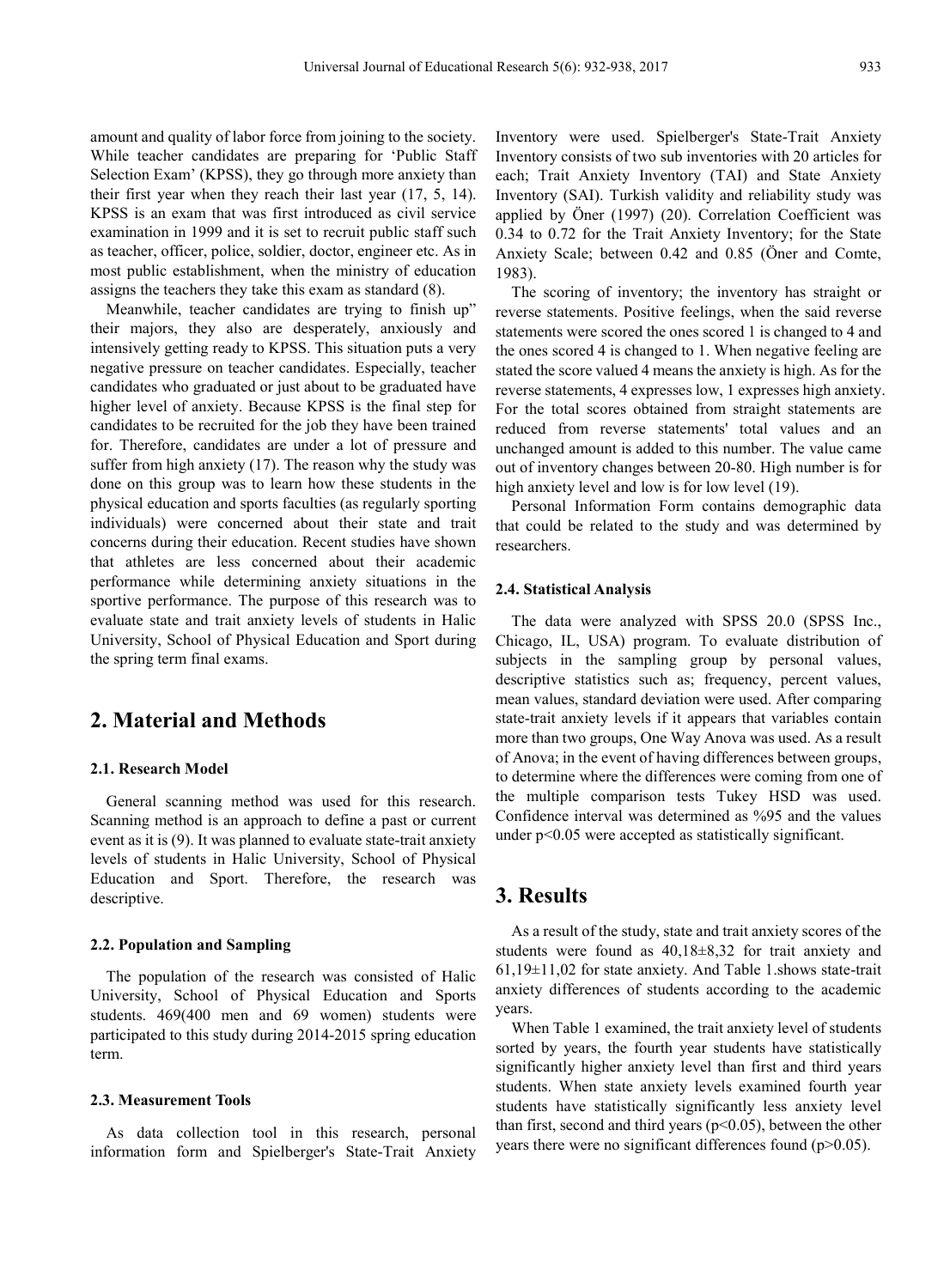#### 934 Assessment of State and Trait Anxiety Level of Physical Education and Sports' Students before the Term Final Examinations: Example of Halic University

|                             | <b>Academic Years</b> | <b>Academic Years</b> | Mean ±Std Deviation | P values |
|-----------------------------|-----------------------|-----------------------|---------------------|----------|
|                             |                       | $2nd$ year            | $-1,17\pm0,87$      | ,538     |
|                             | $1st$ year            | $3rd$ year            | $1,61 \pm 1,30$     | ,602     |
|                             |                       | $4th$ year            | $-3,45 \pm 1,24$    | $,030*$  |
|                             | $2nd$ year            | $1st$ year            | $1,17 \pm 0,87$     | ,538     |
|                             |                       | $3rd$ year            | $2,79 \pm 1,35$     | ,168     |
|                             |                       | $4th$ year            | $-2,27\pm 1,29$     | ,297     |
| <b>Trait Anxiety Levels</b> |                       | $1st$ year            | $-1,61 \pm 1,30$    | ,602     |
|                             | $3rd$ year            | $2nd$ year            | $-2,79 \pm 1,35$    | ,168     |
|                             |                       | $4^{\text{th}}$ year  | $-5,06 \pm 1,61$    | $,010*$  |
|                             | 4 <sup>th</sup> year  | $1st$ year            | $3,45 \pm 1,24$     | $,030*$  |
|                             |                       | $2nd$ year            | $2,27 \pm 1,29$     | ,297     |
|                             |                       | $3rd$ year            | $5,06 \pm 1,61$     | $,010*$  |
|                             | $1st$ year            | $2nd$ year            | $1,67 \pm 1,14$     | ,462     |
|                             |                       | $3rd$ year            | $-58 \pm 1,70$      | ,986     |
| <b>State Anxiety Level</b>  |                       | 4 <sup>th</sup> year  | $7,51 \pm 1,63$     | $,000*$  |
|                             |                       | $1st$ year            | $-1,67 \pm 1,14$    | ,462     |
|                             | $2nd$ year            | $3rd$ year            | $-2,26 \pm 1,77$    | ,579     |
|                             |                       | 4 <sup>th</sup> year  | $5,84 \pm 1,69$     | $,004*$  |
|                             | $3rd$ year            | $1st$ year            | $0,58 \pm 1,70$     | ,986     |
|                             |                       | $2nd$ year            | $2,26 \pm 1,77$     | ,579     |
|                             |                       | $4th$ year            | $8,10 \pm 2,12$     | $,001*$  |
|                             |                       | $1st$ year            | $-7,51 \pm 1,63$    | $,000*$  |
|                             | 4 <sup>th</sup> year  | $2nd$ year            | $-5,84 \pm 1,69$    | $,004*$  |
|                             |                       | $3rd$ year            | $-8,10 \pm 2,12$    | $,001*$  |

| <b>Table 1.</b> Differences of State-Trait Anxiety Levels of Students by Their Academic Year. |  |  |  |  |
|-----------------------------------------------------------------------------------------------|--|--|--|--|
|                                                                                               |  |  |  |  |

 $*p<0.05$ 

Table 2. shows state-trait anxiety differences of students according to their education department. According to the results there were no significant anxiety level differences between students' departments (Table 2).

**Table 2.** Differences of State-Trait Anxiety Levels of Students by Their Departments.

|                             | <b>Department</b> | <b>Department</b> | $Mean \pm Std$ Deviation | P values |
|-----------------------------|-------------------|-------------------|--------------------------|----------|
| <b>Trait Anxiety Levels</b> | Coaching          | Sports Management | $-0.30 \pm 0.84$         | ,930     |
|                             |                   | Recreation        | $1,77 \pm 1,10$          | ,243     |
|                             | Sports Management | Coaching          | $0.30 \pm 0.84$          | ,930     |
|                             |                   | Recreation        | $2,08 \pm 1,13$          | ,157     |
|                             | Recreation        | Coaching          | $-1,77\pm1,10$           | ,243     |
|                             |                   | Sports Management | $-2,08 \pm 1,13$         | ,157     |
| <b>State Anxiety Level</b>  |                   | Sports Management | $0.44 \pm 1.11$          | ,916     |
|                             | Coaching          | Recreation        | $-2,60 \pm 1,46$         | ,177     |
|                             | Sports Management | Coaching          | $-44\pm 1.11$            | ,916     |
|                             |                   | Recreation        | $-3,05\pm1,49$           | ,104     |
|                             | Recreation        | Coaching          | $2,60 \pm 1,46$          | ,177     |
|                             |                   | Sports Management | $3.05 \pm 1.49$          | ,104     |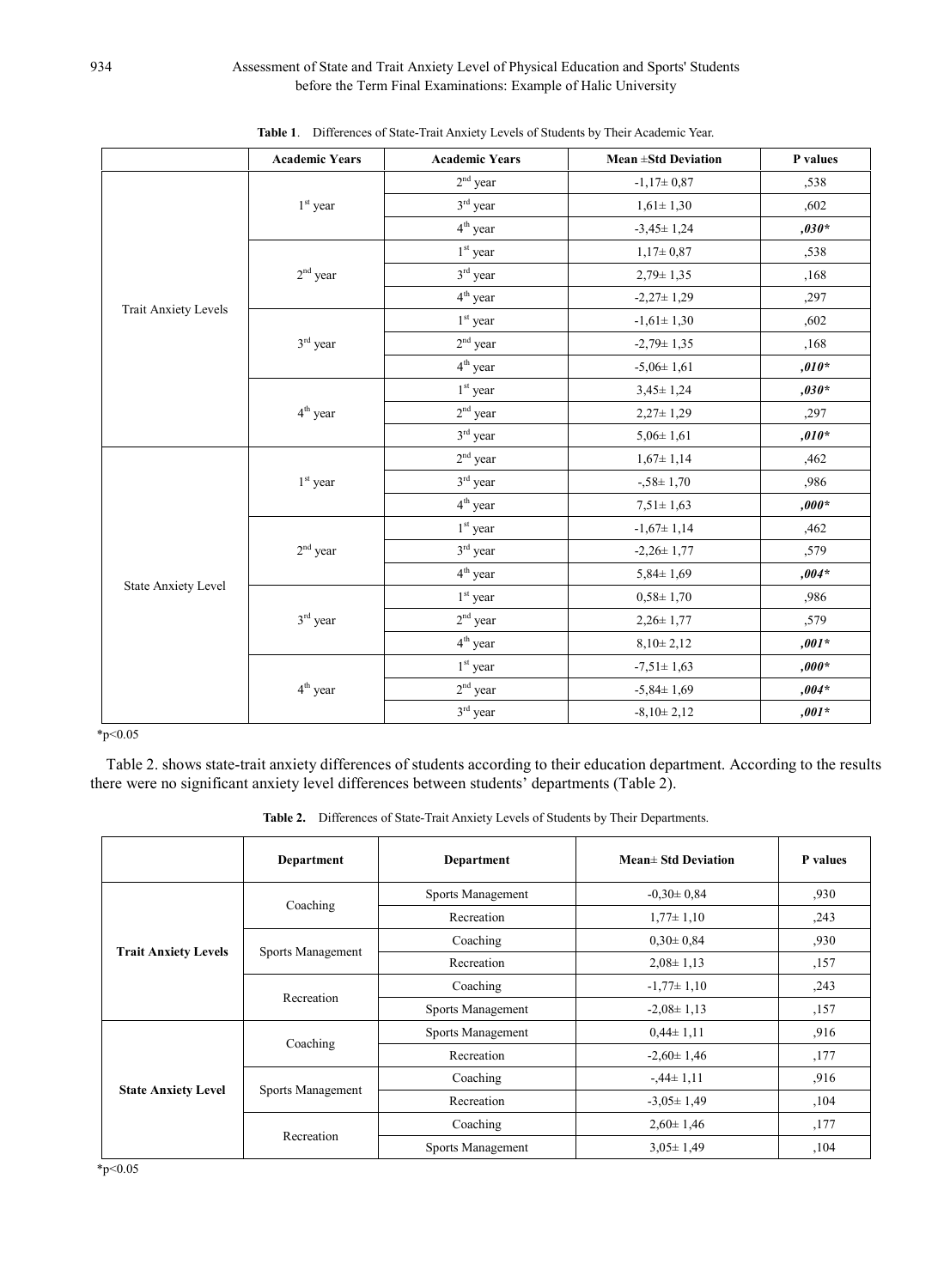Table 3. shows state-trait anxiety differences of students according to their ages. As a result, there was no significant anxiety level differences between students' ages found (Table 3).

**Table 3.** Differences of State-Trait Anxiety Levels of Students by Their Ages.

|                             | <b>Age Ranges</b> | <b>Age Ranges</b> | <b>Mean</b> ± Std Deviation | P values |
|-----------------------------|-------------------|-------------------|-----------------------------|----------|
| <b>Trait Anxiety Levels</b> | $17-19$           | $20 - 23$         | $-1,55\pm0.93$              | ,218     |
|                             |                   | $24+$             | $-1,72 \pm 1,27$            | ,370     |
|                             | $20 - 23$         | $17-19$           | $1,55 \pm 0.93$             | ,218     |
|                             |                   | $24+$             | $-0.16 \pm 1.11$            | ,988     |
|                             | $24+$             | $17-19$           | $1,72 \pm 1,27$             | ,370     |
|                             |                   | $20 - 23$         | $0,16 \pm 1,11$             | ,988     |
| <b>State Anxiety Level</b>  | $17-19$           | $20 - 23$         | $2,79 \pm 1,23$             | ,063     |
|                             |                   | $24+$             | $1,94 \pm 1,69$             | ,485     |
|                             | $20 - 23$         | $17-19$           | $-2,79 \pm 1,23$            | ,063     |
|                             |                   | $24+$             | $-0.85 \pm 1.47$            | ,832     |
|                             | $24+$             | $17-19$           | $-1,94 \pm 1,69$            | ,485     |
|                             |                   | $20 - 23$         | $0,85 \pm 1,47$             | ,832     |

 $*p<0.05$ 

### **4. Discussion**

The aim of the research was to evaluate if the state-trait anxiety levels of students in Halic University, School of Physical Education and Sports had any differences. It was conducted the  $4<sup>th</sup>$  year students were shown higher trait anxiety levels. The reason for this appears to be based on the fear; if they could make it to graduation or not or further to that a newly fear; whether they would be able to land a job or not.

Young people are faced with a society that emphasizes success in academic life and more competitive environment, especially in Turkey. The increase in the importance given to achievement has also raised the need for the evaluation of individuals. From a high school standpoint, it makes it more compulsory for students to enter the university and increases their test anxiety. With the increasing importance given to the university exam; the number of students experiencing anxiety of examination and the need for treatment of this anxiety type. The university exam is considered a 'threat' to the future by the students preparing for the exam, which causes both the cognitive and physiological effects of exam anxiety (Palti, 2012). The greatest anxiety of almost graduated students is to take the examination of KPSS in Turkey after graduation to having a proper job in public places. When KPSS is mentioned, the fact that teacher, coach and manager candidates think of "tiredness, distress and memurlar.net" is a crucial aspect. In order to get ready for KPSS, teacher candidates go into overdrive. Also, the fear and distress of not being able to get assigned considerably wears them out (17). Dinçer and Akdeniz determined that motivation; time management and exam anxiety has a significant effect on academically success of teacher

candidates (12).

Gündoğar and colleagues (7) confirmed in their research that university students who had job expectations had also higher trait anxiety levels. Students with high trait anxiety levels also had less life satisfaction level. Şahin and colleagues (18) pointed out in their research that first year students had higher life satisfaction levels than last year students in the same major. This finding shows that whereas fourth years students had expectations that were not met throughout the years, the first year students have not yet had this kind of disappointment and still carry hopes of having met their expectations. The findings in our research also have been supporting to this evidence.

Kaya and Varol (10) explored in their study on the state-trait anxiety level of the students in faculty of theology was evaluated with regards to their grades, majors, genders, marital status, economics conditions, working conditions and academic standings. Anxiety levels showed great differences in view of majors, genders, marital status, economics conditions and working in a job or not. Students listed "sickness and loss of loved ones" and "being able to find a job or not" as their greatest source of anxiety. According to the results of the study on the students, some demographic factors such as gender have affected the students' anxiety levels (Mcknight and Mcknight, 2012). In the study of the relationship between anxiety and depression of 200 university students studying at different faculties; the anxiety levels of the female students found higher than male students (Lama M and Al-Qaisy, 2011). In a similar study; the relationship between state-trait anxiety and violence was examined in the self-efficacy feelings of students from psychology department. It concluded that the level of anxiety was higher in males than in females, as well as a negative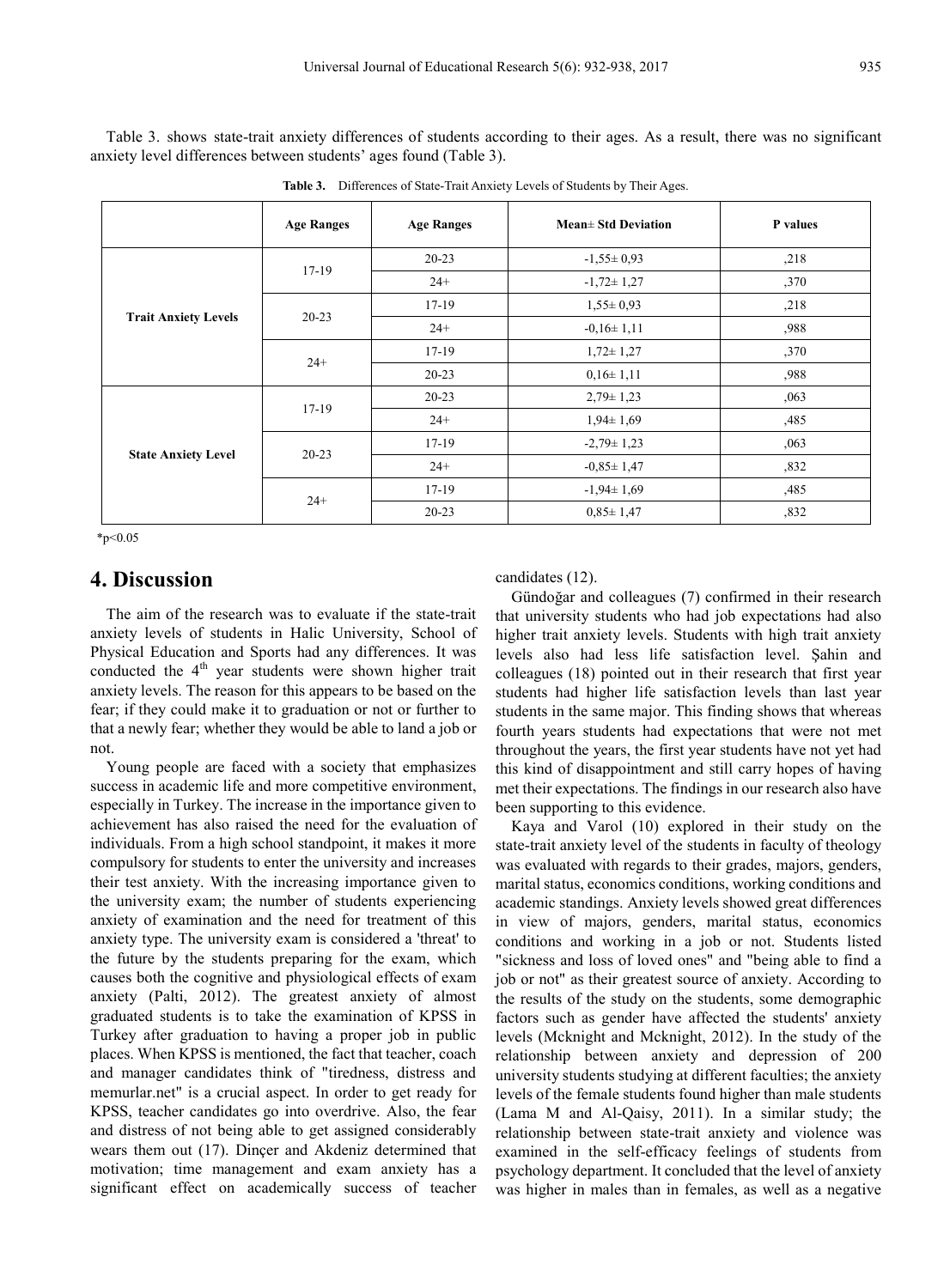relationship between state and trait anxiety (Rand and Poornaghi, 2012). In the study of the academic achievement and anxiety levels of first year biology students; it was found that there was a high level of state anxiety rather than trait anxiety (Remedios and Melanio 2013).

In their research on university students who suffer from future anxiety, Şanlı and his colleagues (11) suggested that trait anxiety while gender, faculty/school, parental attitude, monthly income of the family and residence variables and trait anxiety levels have statistically significant differences, in terms of university entrance date and cumulative grade point average there was no statistically significant difference. Yılmaz and et al. (21) in their research focused on determining anxiety levels of university students, they indicated that while socio-demographic feautures such as; monthly income of the families, gender and whether they were happy with the education, they were getting from their school made up for a significant difference, other socio-demographic features had no result in a significant difference. Mojgan et al., (2011) was detemined the relationship between state and trait anxiety with career indesicion of university students and relationship was reported positively (31). Also another study showed that the process of learning about global environmental problems had a significant impact on state anxiety levels of students (32). In present study similarly, state anxiety level was higher than trait anxiety level. The reason of this might be the examination of KPSS for career desicion end of the graduation year.

The effects of state anxiety levels on university students who take tennis exams measured in a research and it showed that state anxiety had a bad influence on applied tennis exam and this influence was greater on women than men (4). In a research focusing on anxiety and depression levels of a group of university students; female students compared with male students showed to have significantly higher anxiety levels (3). In the research, Pamuk et al., (16) analyzed state-trait anxiety levels of primary school teacher and have propounded that while state-trait anxiety levels of teacher candidates had no significant difference with regards to their marital status and academic success, between female teacher candidates and male teacher candidates had no significant differences. When analyzing open-ended questions they pointed out that teacher candidates were worried about not being able to find a job or assigned, failing at KPSS and expectations of family-community. In our research male student ratio was much greater than female students there have been no gender comparison.

253 candidates who were about to take a special talent exam in order to get in School of Physical Education and Sports examined according to few variables and the results showed that before taking the exam the candidates had average state anxiety level (56.86  $\pm$  7.76). The results also showed that the fact that factors such as; candidates being male and under 19 years of age, it's being their first time taking the exam and them feeling inadequate with their preparations for the exam leveled up their anxiety (13). In present research, the gender rate differences analyzed but no significant differences found (p>0,05).

Depression and anxiety levels compared considering various factors. Bozkurt (3) noticed significant differences in depression levels of students depending on socio-economic positions of their families, the parental attitude, parents' perception of success, if they were studying the major they want or not, satisfaction level for their major and the reasons they took psychological consultation. He confirmed significant differences in a positive ratio between depression levels and trait anxiety levels of students and a negative one between their age and trait anxiety levels. A similar research was applied to 246 university students and results showed that while socio-demographic features such as; gender, monthly income of their families, their satisfaction or dissatisfaction with the education they were getting from their school caused significant differences, the other socio-demographic features had not result in any differences (21). Vitasari et al., (2010) investigated the relationship between academic performance and anxiety levels of the 205 students from faculty of engineering and the results showed that there was a significant correlation of high level anxiety and low academic performance among engineering students, with significant correlation (p=0.000) and the correlation coefficient is small with r=-.264 (23).

# **5. Conclusions**

The participants' general trait and state anxiety levels were examined and trait anxiety level was found as  $40,18 \pm 8,32$ and state anxiety level as  $61,19 \pm 11,02$ . According to the academic year; there was statistically significant difference between  $3^{\text{rd}}$ ,  $1^{\text{st}}$  year students and  $4^{\text{th}}$  year students (p <0,05). Particularly, it can be considered that  $4<sup>th</sup>$  year students' anxiety level affected by their career feelings and stress after graduation. Although there is no difference in anxiety levels according to the age factor, it can be thought that because of especially anxiety-enhancing factor emerge when the graduation approaches. There was no statistically significant difference in the level of state and trait anxiety according to the sections of the students (coaching, teaching and sport management) $(p>0,05)$ . The fact that there was no difference of the anxiety levels according to the departments may be due to similar education. The results of this study, the future career and the vocational exams such as KPSS, which have an important place in terms of students' future, could be trained to cope with anxiety. Counseling guidance can be provided especially to students in different years.

# **REFERENCES**

[1] Baştürk, R. (2007). Investigation of test anxiety levels of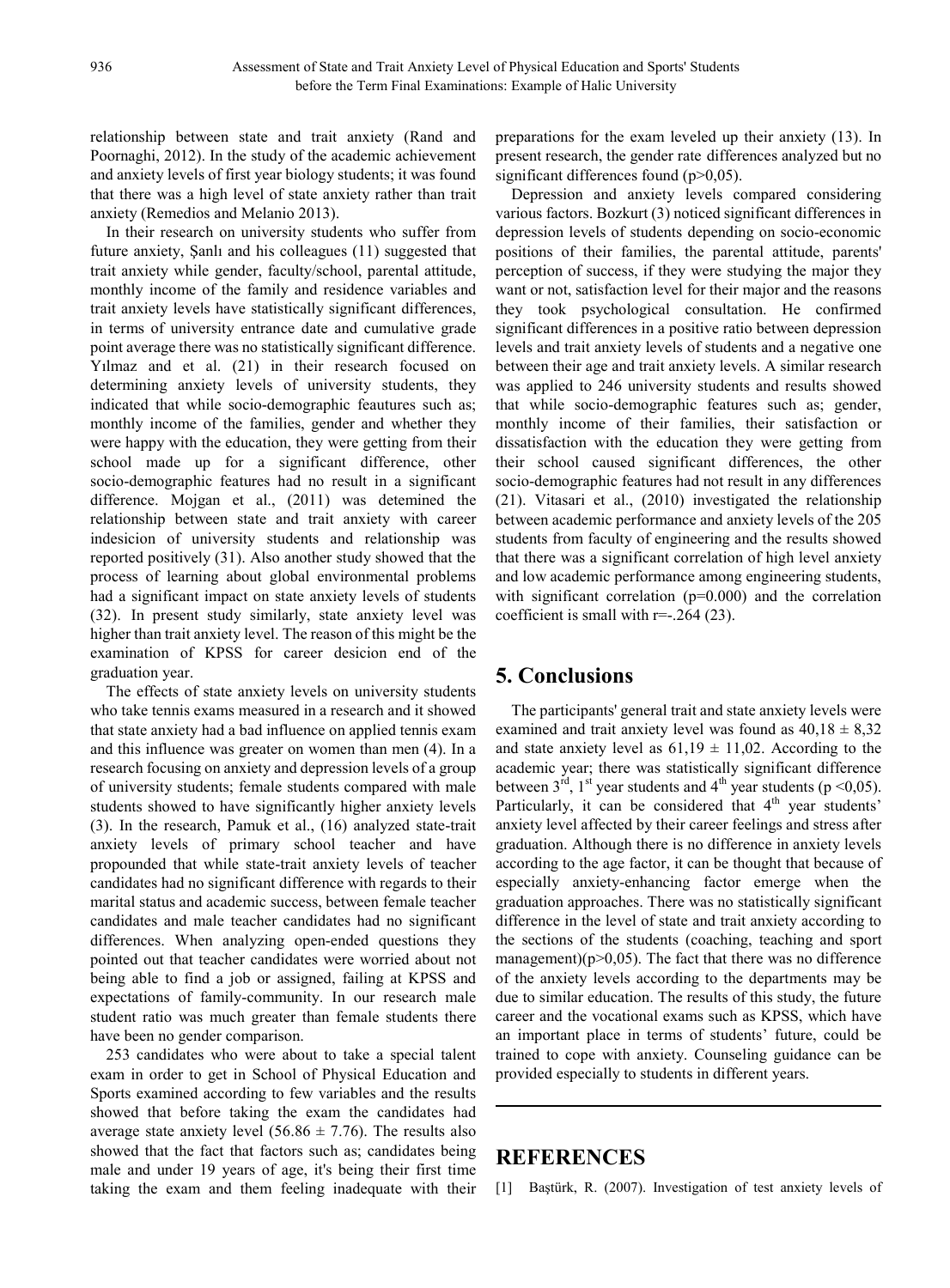pre-service teachers taking civil servant selection examination. Fırat University Journal of Social Science, 17(2), 163-176.

- [2] Batumlu, D.Z.; Erden, M. (2007). The relationship between foreign language anxiety and English achievement of Yıldız Technical University School of foreign languages preparatory students. Journal of Theory and Practice in Education, 3(1), 24-38.
- [3] Bozkurt, N. (2004). Bir grup üniversite öğrencisinin depresyon ve kaygı düzeyleri ile çeşitli değişkenler arasındaki ilişkiler. Eğitim ve Bilim, 29(133).
- [4] Coşkun, K.; Şahan, A.; Erman, A. K. (2011). The effect of the state anxiety level on tennis exam performance in university students. Journal of Human Sciences, 8(1), 1121-1130.
- [5] Ekici, G.; Kurt, H. (2012). Biyoloji öğretmen adaylarının kamu personeli seçme sınavına (kpss) yönelik kaygı ve saldırganlık düzeylerinin farklı değişkenlere göre incelenmesi. Eğitim ve Öğretim Araştırmaları Dergisi, 1(4), 294-308.
- [6] Erözkan, A. (2011). Üniversite Öğrencilerinin sınav kaygısı ve başaçıkma davranışları. Sosyal ve Beşeri Bilimler Araştirmalari Dergisi, 1(12).
- [7] Gündoğar, D.; Gül, S. S.; Uskun, E.; Demirci, S.; Keçeci, D. (2007). Üniversite öğrencilerinde yaşam doyumunu yordayan etkenlerin incelenmesi. Klinik Psikiyatri, 10(1), 14-27.
- [8] Karaca, E. (2011). Öğretmen adaylarının kamu personeli seçme sınavı'na (KPSS) yönelik tutumları. Akademik Bakış Dergisi, 23, 1-18.
- [9] Karasar, N. (1984). Bilimsel Araştırma Metodu. Ankara: Hacetepe Taş Kitapçılık.
- [10] Kaya, M.; Varol, K. (2004). İlahiyat fakültesi öğrencilerinin durumluk-sürekli kaygi düzeyleri ve kaygi nedenleri (samsun örneği). http://dergipark.ulakbim.gov.tr/omuifd/article/view/5000073 464/5000067723, Erişim tarihi 26.12.2016.
- [11] Kula, K. Ş.; Saraç, T. (2016). Üniversite Öğrencilerinin Gelecek Kaygısı/The Future Anxiety of the University Students. Mustafa Kemal Üniversitesi Sosyal Bilimler Enstitüsü Dergisi, 13(33). Hacettepe Üniversitesi Eğitim Fakültesi Dergisi 18: 167- 176.
- [12] Küçük, D. P. (2010). Müzik öğretmeni adaylarının sınav kaygısı, benlik saygısı ve çalgı başarıları arasındaki ilişkinin incelenmesi. Ahi Evran Üniversitesi Eğitim Fakültesi Dergisi, 11(3), 37-50.
- [13] Lök, S.; İnce, A.; Lök, N. (2008). Beden Eğitimi Spor Yüksekokulu Özel Yetenek Sınavına Girecek Adayların Kaygı Durumlarının Bazı Değişkenler Açısından İncelenmesi. Niğde Üniversitesi, Beden Eğitimi ve Spor Bilimleri Dergisi, Niğde. 2(2).
- [14] Özerkan, K. N. (2013). Üniversiteli Basketbolcularda Yarışma Öncesi Kaygı Düzeyiile Performans Arasındaki İlişki. İstanbul Üniversitesi, Spor Bilimleri Dergisi, 3, 4-6.
- [15] Özyürek, A.; Demiray, K. (2011). Yurtta ve ailesi yanında kalan ortaöğretim öğrencilerinin kaygı düzeylerinin. karşılaştırılması. Doğuş Üniversitesi Dergisi, 11(2), 247-256.
- [16] Pamuk, Y.; Hamurcu, H.; Armağan, B. (2014). Sınıf Öğretmeni Adaylarının Durumlukve Sürekli Kaygı Düzeylerinin İncelenmesi (İzmir-Buca Örneği). Journal of Faculty of Education, 3(2), 293-316.
- [17] Sezgin, F.; Duran, E. (2011). Kamu Personeli Seçme Sınavı'nın (KPSS) öğretmen adaylarının akademik ve sosyal yaşantılarına yansımaları. Türkiye Sosyal Araştırmalar Dergisi, 153(153).
- [18] Şahin, İ.; Zoraloğlu, Y. R.; Fırat, N. Ş. (2011). Üniversite öğrencilerinin yaşam amaçları, eğitsel hedefleri üniversite öğreniminden beklentileri ve memnuniyet durumları. Kuram ve Uygulamada Egitim Yönetimi Dergisi, 17(3), 429-452.
- [19] Spielberger, C. D. (1972). Anxiety as an emotional state. *Anxiety-Current trends and theory*. New York: Academic Press, S.24-49.
- [1] Öner, N. (1997). Durumluluk Sürekli Kaygı Envanterinin Türk Toplumunda Geçerliliği. Doçentlik Tezi, Hacettepe Üniversitesi Sosyal Bilimler Enstitüsü, Ankara.
- [20] Yılmaz, İ. A.; Dursun, S.; Güzeler, E. G.; Pektaş, K. (2014). Üniversite öğrencilerinin kaygi düzeyinin belirlenmesi: bir örnek çalişma. EJOVOC: Electronic Journal of Vocational Colleges, 4(4).
- [21] Yokus, T. (2012). The relationship between the state-trait anxiety levels and the academic achievement of music teacher candidates. International Online Journal of Primary Education (IOJPE) ISSN: 1300-915X,2(1).
- [22] Vitasaria P,Abdul Wahabb MN, Ahmad Othmanc, Herawand T, Sinnaduraie SK (2010)The Relationship between Study Anxiety and Academic Performance among Engineering Students, Procedia Social and Behavioral Sciences 8 490– 497.
- [23] Lama M. Al-Qaisy (2011), The relation of depression and anxiety in academic achievement among group of university students, International Journal of Psychology and Counselling Vol. 3(5), pp. 96-100.
- [24] Rand J, Poornaghi Z (2012)The Relationship Between State-Trait Anxiety and Students' Sense of Social Self-Efficacy, World Applied Sciences Journal 20 (3): 395-400.
- [25] Remedios E. Basco and Melanio T. Olea (2013) Correlation between Anxiety Level and Academic, Performance of BS Biology Freshmen Students, International Journal of Educational Research and Technology, Volume 4 [1] March 2013: 97 – 103.
- [26] Gökçe, T. ve Dündar, C., (2008). "Samsun Ruh ve Sinir Hastalıkları Hastanesi'nde Çalışan Hekim ve Hemşirelerde Şiddete Maruziyet Sıklığı ve Kaygı Düzeylerine Etkisi", İnönü Üniversitesi Tıp Fakültesi Dergisi, S.15, C.1, ss.25-28.
- [27] Palti, C. (2012) Üniversiteye Hazırlanan Lise Son Sınıf Öğrencilerinde Yükseköğretime Geçiş Sınavı Öncesi Ve Sonrasında Benlik Saygısı, Sınav Kaygısı Ve Durumluk – Sürekli Kaygı Düzeyleri, Yüksek Lisans Tezi, İstanbul Üniversitesi Sosyal Bilimler Enstitüsü, İstanbul.
- [28] Öner, N., Comte, A. L. (1983) Durumluk Kaygı Envanteri El Kitabı. Bogaziçi Üniversitesi Yayınları, no: 333, İstanbul. s.6.